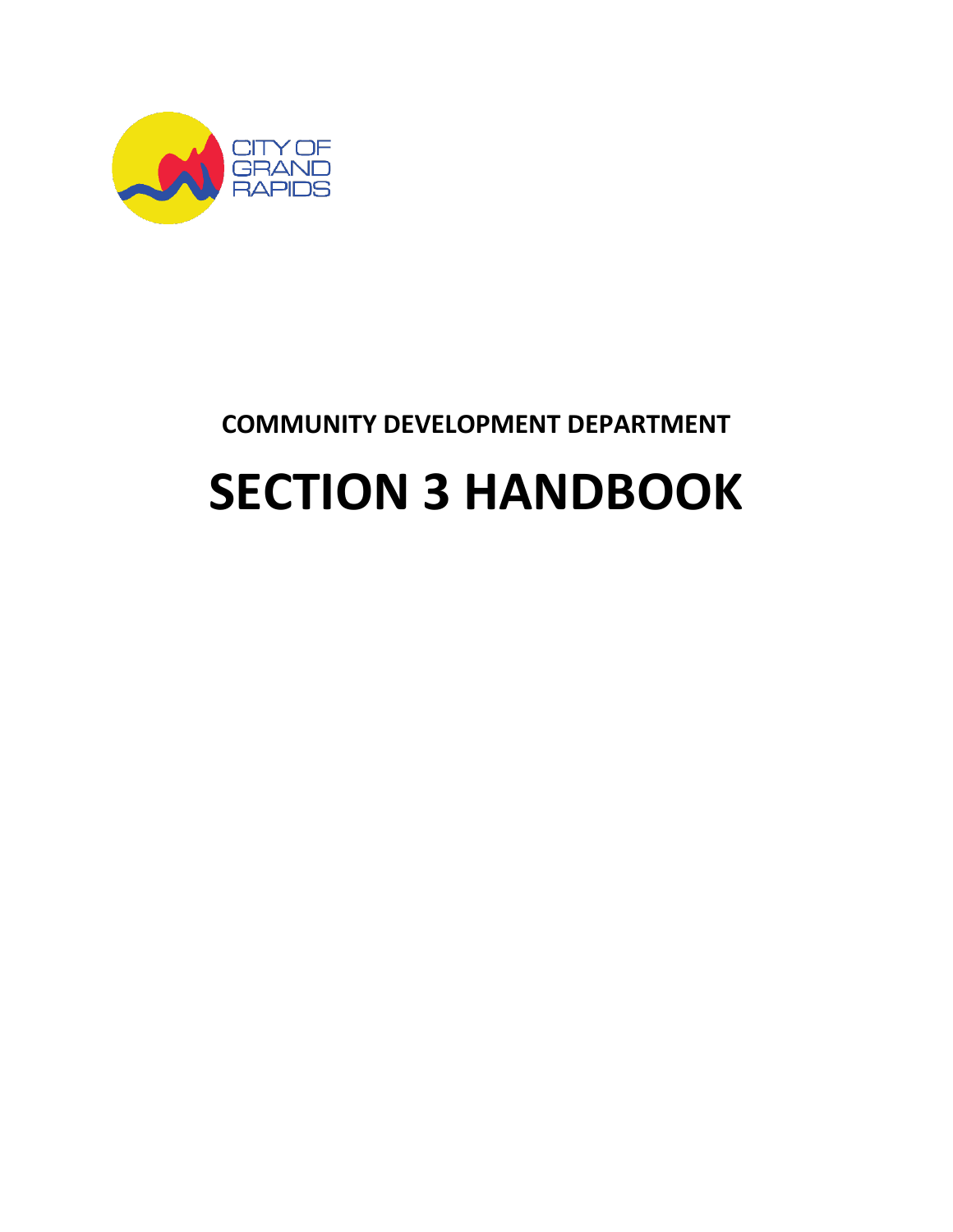#### **Contents**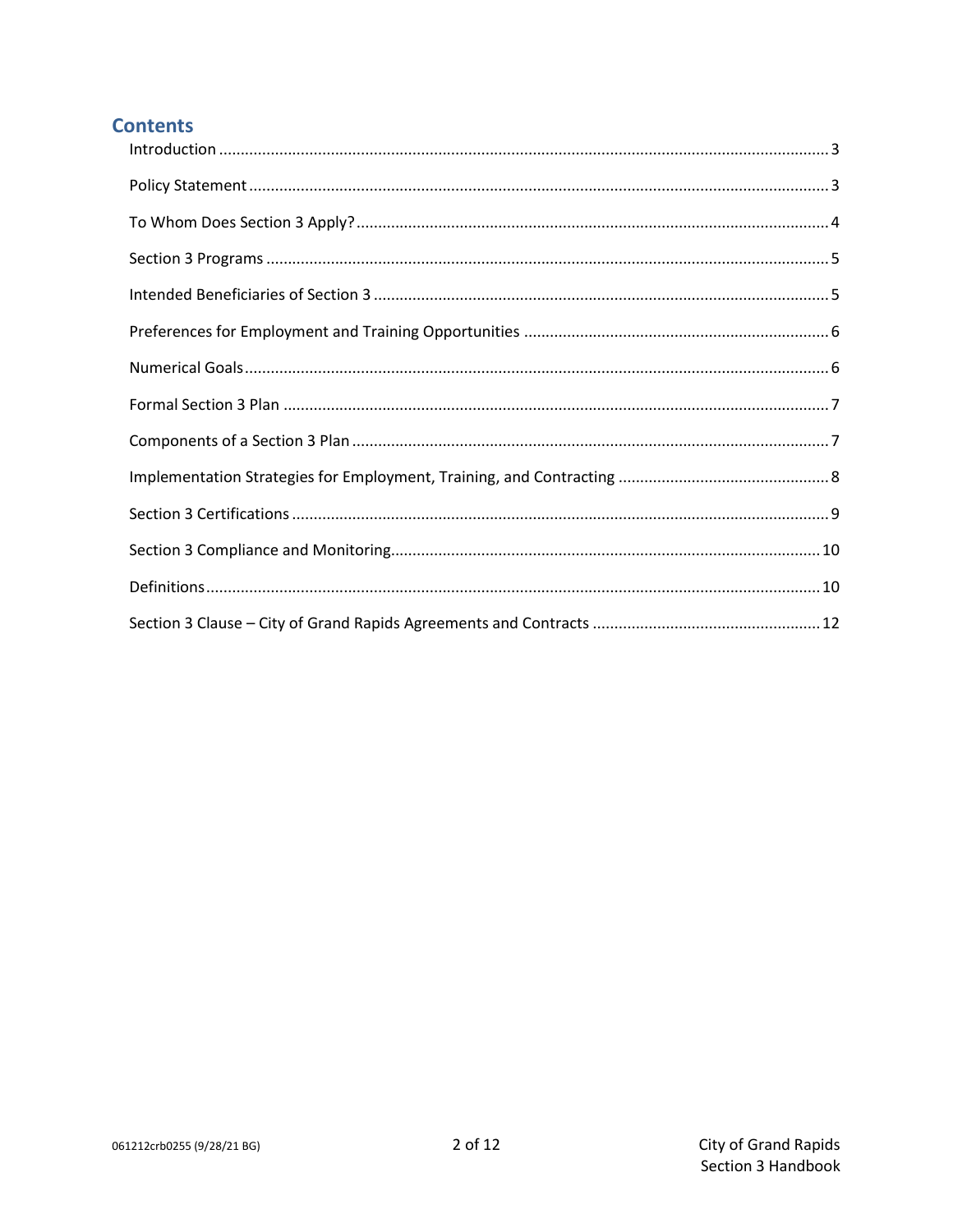#### <span id="page-2-0"></span>*Introduction*

Section 3 is the legislative directive from the U.S. Department of Housing and Urban Development (HUD) for providing economic opportunity that is generated by HUD-funded projects to low- and very low-income workers (regardless of race or gender). Section 3 also provides contracting preferences to local businesses that substantially employ low- and very low-income residents of the local community.

On July 1, 2021, HUD's revised Section 3 rule took effect. The revised rule eliminates the "new hire" compliance standard in favor of an "hours worked" standard by replacing 24 CFR Part 135 with 24 CFR Part 75.

Section 3 is activated when construction and rehabilitation projects receive at least \$200,000 of federal Housing and Community Development financial assistance or \$100,000 from the Lead Hazard Control and Healthy Homes Program. Recipients or contractors are not required to hire Section 3 Workers or award contracts to Section 3 businesses other than what is needed to complete a covered project. The recipient and its contractors are required to submit Section 3 report information.

As a condition of receiving HUD housing and community development program funds, recipients must certify they will comply with the requirements of Section 3. HUD has the legal responsibility to monitor recipients for compliance and can impose penalties upon those that fail to meet these obligations.

These guidelines have been prepared to provide information and guidance to Section 3 recipients on how the City of Grand Rapids (the City) will administer the Section 3 regulations. This guide should not be treated as a comprehensive recitation of the Section 3 Act and regulations. It is a summary of the pertinent provisions and focuses on the requirements imposed on the developer, general contractor, and subcontractor receiving the requisite amount of Section 3 funds. Developers, general contractors, and subcontractors bear the responsibility to familiarize themselves with the Section 3 Act and regulations prior to accepting Section 3 covered assistance.

#### <span id="page-2-1"></span>*Policy Statement*

The City shall provide opportunities to low- and very low-income people living in the Grand Rapids-Wyoming Metropolitan Statistical Area and to businesses meeting the definition of "Section 3 Business Concern." Accordingly, the City shall implement policies and procedures to ensure Section 3, when required, is followed for all contracts where labor and/or professional services are provided.

This policy shall not apply to contractors who only furnish materials or supplies through Section 3 covered assistance. It applies to contractors who install materials or equipment (see the definition of "Section 3 Contractor" below). Where federal housing and community development assistance provides partial funding for a Section 3 covered project or activity, the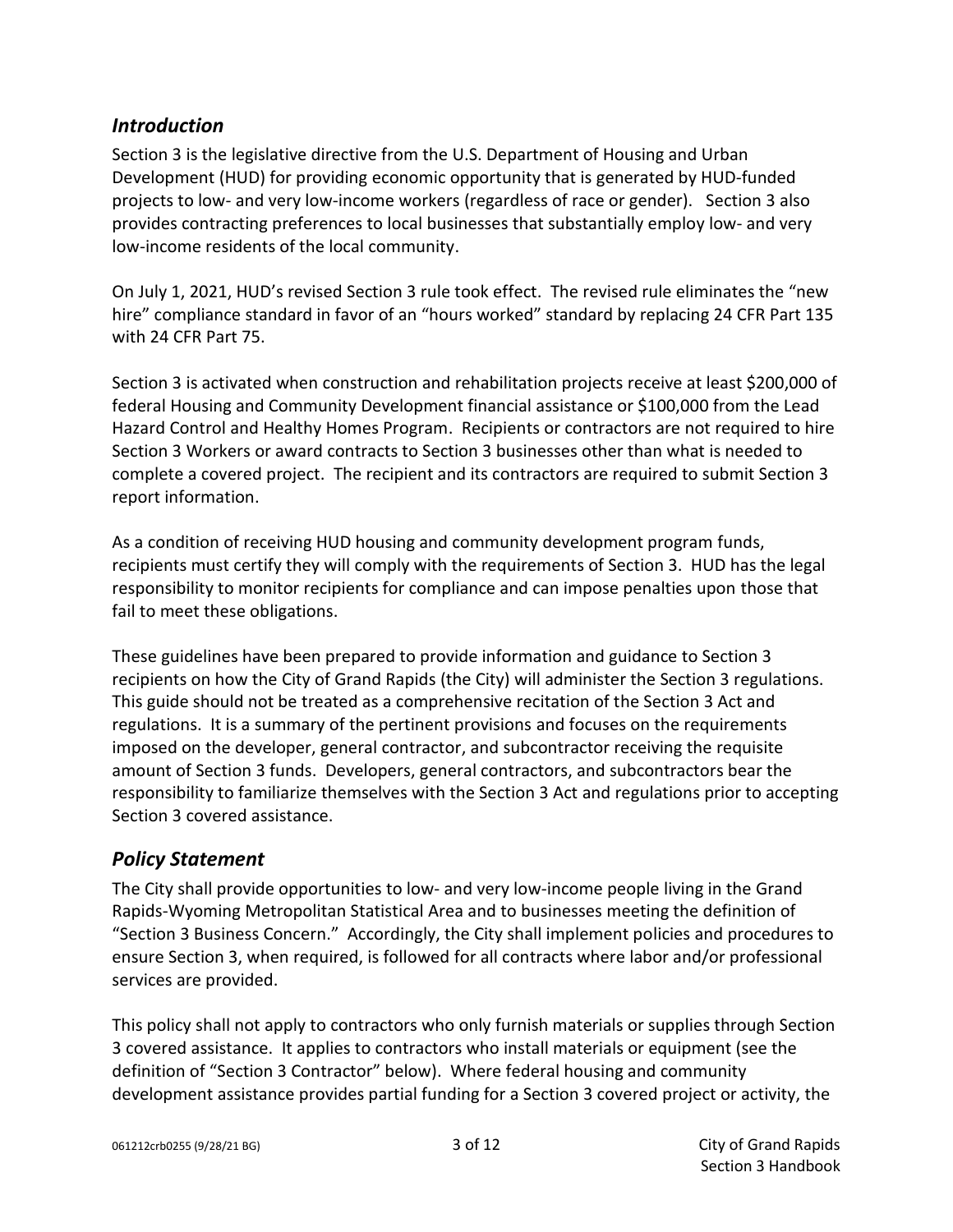entire project or activity is subject to Section 3 requirements. Nothing in this policy shall be construed to require the employment or contracting of Section 3 Workers or contractors who do not meet the qualifications of the position to be filled or who cannot fulfill the contract requirements.

#### **Successful compliance with the Section 3 Act and regulations by the developer and/or general contractor will be a factor in determining future awards of Section 3 covered projects.**

According to the Section 3 regulations, located at 24 CFR Part 75, Section 3 Recipients are required to provide employment, training and contracting opportunities to Section 3 Workers or Section 3 Business Concerns. However, the Section 3 requirements are not imposed upon a recipient who does not engage in hiring or training, but instead awards contracts to developers and general contractors that hire and train in connection with Section 3 covered projects. According to the Section 3 regulations, these recipients may comply with Section 3 by ensuring that the developers, general contractors, and subcontractors receiving Section 3 Covered Assistance comply with the Section 3 Act.

### <span id="page-3-0"></span>*To Whom and What Does Section 3 Apply?*

The following definitions are intended to describe the differences between "recipient" and "contractor."

**Section 3 Recipients.** The City of Grand Rapids is a Section 3 recipient because it receives more than \$200,000 in Section 3 covered federal Housing and Community Development funds and because it funds Section 3 Projects. In addition to the City, any entity that receives more than \$200,000 in Housing and Community Development funding from the City for a housing rehabilitation, housing construction, or other public construction project or that receives more than \$100,000 from the Lead Hazard Control and Healthy Homes Program for a lead project is a recipient.

A Section 3 recipient has the responsibility to comply with Section 3 in its own operations and to ensure the compliance of its Section 3 contractors and subcontractors.

**Section 3 Projects and Activities.** A Section 3 Project or Activity includes:

- 1) Housing rehabilitation, housing construction, demolition, and other public construction (e.g. streets, sidewalks, sewers, community centers, etc.)
- 2) The site or sites together with any building(s) and improvements on the site(s) that are *under common ownership, management, and financing*
- 3) A project that receives more than \$200,000 of HUD Housing and Community Development (HCD) financial assistance (if the financial assistance comes from Lead Hazard Control and Healthy Homes, then the project is Section 3 if more than \$100,000 is received)

Section 3 covered contracts do not include contracts for the purchase of supplies and materials unless the contract includes the installation of the materials. Where federal housing and community development assistance provides partial funding for a Section 3 covered project or activity, the entire project or activity is subject to Section 3 requirements.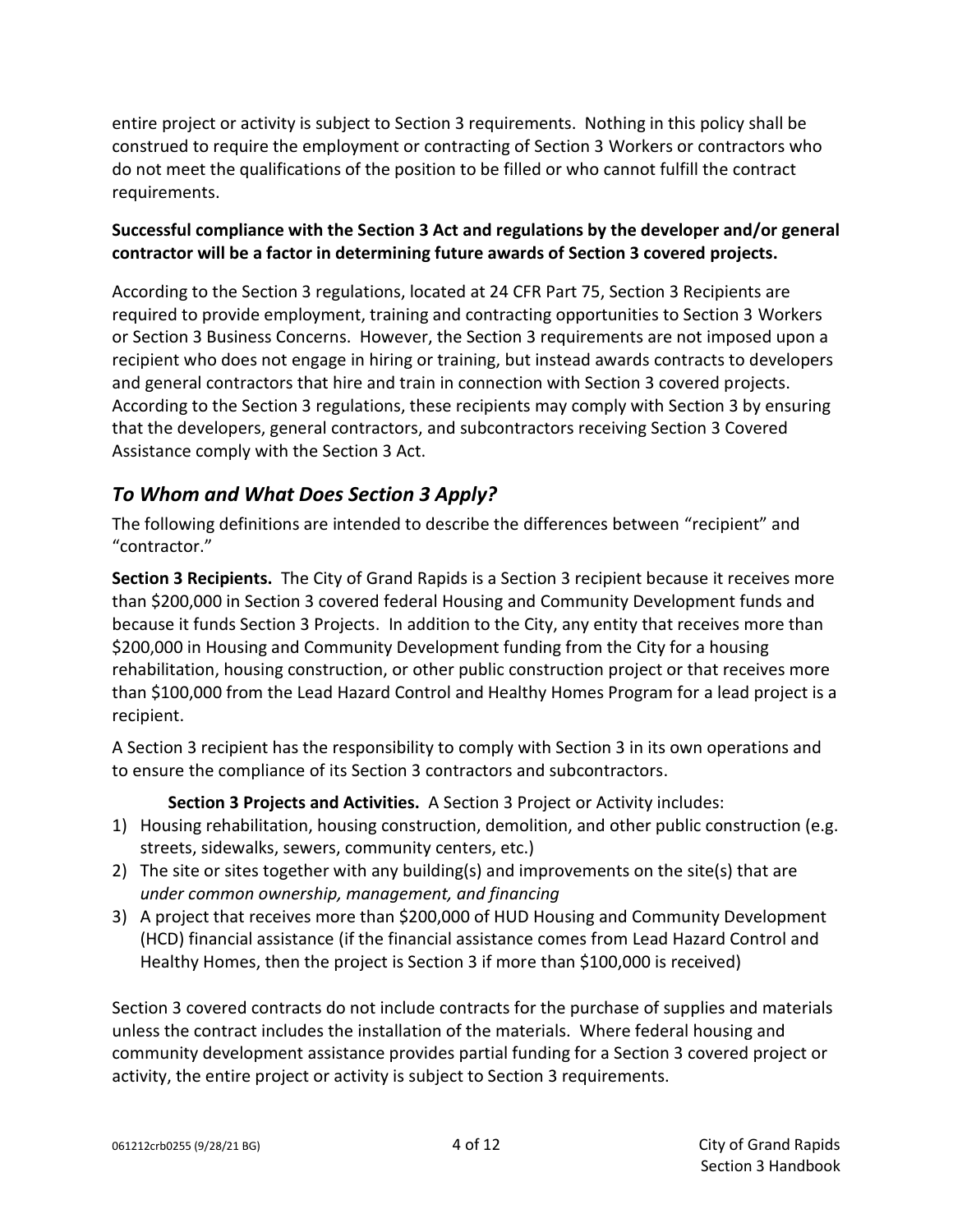#### <span id="page-4-0"></span>*Section 3 Programs*

The following are examples of federal housing and community development programs with construction activities that require Section 3 compliance:

#### **CDBG Program**

Current Partners

- o City of Grand Rapids Housing Rehabilitation
- o City of Grand Rapids Engineering Department
- o Various contractors (fencing, concrete, etc.)

#### **Lead Hazard Control Program**

Current Partners

- o City of Grand Rapids Housing Rehabilitation
- o Various sole proprietors and small businesses

#### **HOME Program**

Current Partners

- o Various nonprofit developers
- o Various for-profit developers
- o City of Grand Rapids Housing Rehabilitation

#### <span id="page-4-1"></span>*Intended Beneficiaries of Section 3*

For the federal housing and community development programs listed above, the intended beneficiaries of Section 3 are three-fold.

**Section 3 Workers.** A Section 3 Worker is, or when hired in the past five years was:\*\*

- A low- or very low-income individual; or\*
- A YouthBuild participant; or
- Someone employed by a Section 3 Business Concern

\*Low-income means under 80% of area median income for one person. Use individual worker's income and not total household income.

\*\*If worker was hired prior to 11/30/2020, then income as of hire date cannot be used and only current income can be used.

**Targeted Section 3 Workers.** A Targeted Section 3 Worker is:

- Someone employed by a Section 3 Business Concern; or
- Someone who currently fits, or when hired fit, one of the following definitions as documented in the previous five years:
	- o Living within the service area of the neighborhood of the project (i.e. within one mile of the project); or
	- o A YouthBuild participant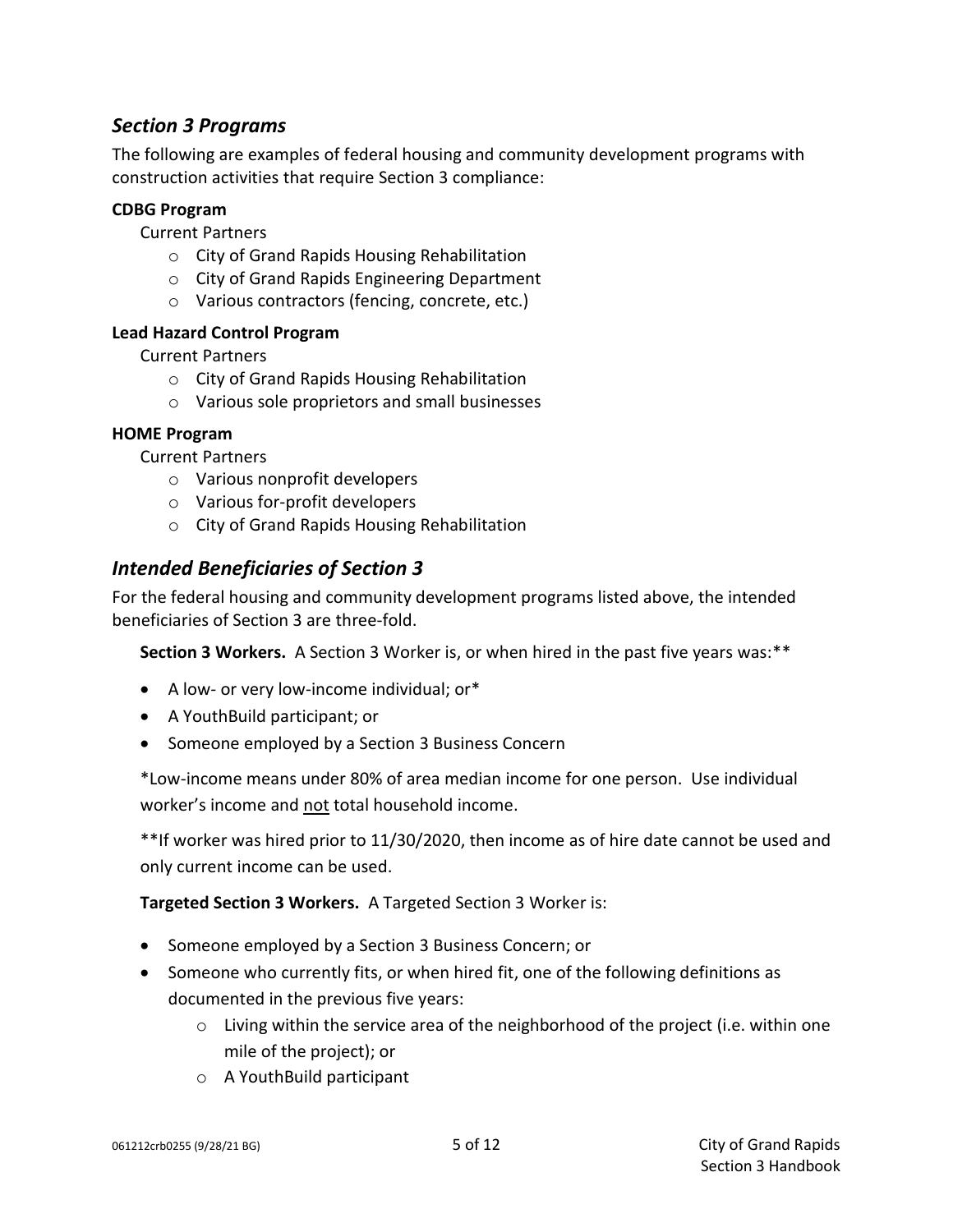**Section 3 Business Concerns.** A Section 3 Business Concern is, documented within the last six-month period:

- 51% or more owned/controlled by low- or very low-income persons; or
- > 75% of labor hours performed over prior three-month period are performed by Section 3 Workers; or
- 51% or more owned/controlled by current residents of public housing or Section 8 residents

ALL labor hours performed by a Section 3 Business Concern count as BOTH Targeted Section 3 Labor hours AND regular Section 3 labor hours.

#### <span id="page-5-0"></span>*Preferences for Employment and Training Opportunities*

All developers, general contractors, and subcontractors undertaking Section 3 covered projects and activities are expected to meet the Section 3 requirements. A concerted effort shall be made to meet the goals set forth below for providing training, employment, and contracting opportunities to Section 3 Workers and Section 3 Business Concerns. To meet the goals, contractors must select Section 3 Workers based on the following priorities.

**General Project Category** (projects funded through CDBG, HOME, other HUD funded projects as applicable)

**First Priority** – Targeted Section 3 Workers.

**Second Priority** – Section 3 Workers living within the City of Grand Rapids.

**Third Priority** – Section 3 Workers living in the Grand Rapids-Wyoming Metropolitan Statistical Area.

**Homeless Project Category** (projects funded through the Stewart B. McKinney Homeless Assistance Act or its successor act)

**First Priority** –Targeted Section 3 Workers who are homeless.

**Second and Third Priority** – Same as General Project Category above.

#### <span id="page-5-1"></span>*Numerical Goals*

The City of Grand Rapids has established numerical goals that comply with Section 3 regulations and priorities, consistent with those set by the federal government. These goals and priorities serve as a tool for ensuring the City's effectiveness in fulfilling its commitment to the economic well being of its citizens as well as for monitoring compliance with HUD requirements.

#### *The City of Grand Rapids' Minimum Numerical Goals are as follows:*

■ 25% of the aggregate total labor hours spent on each project will be completed by Section 3 workers.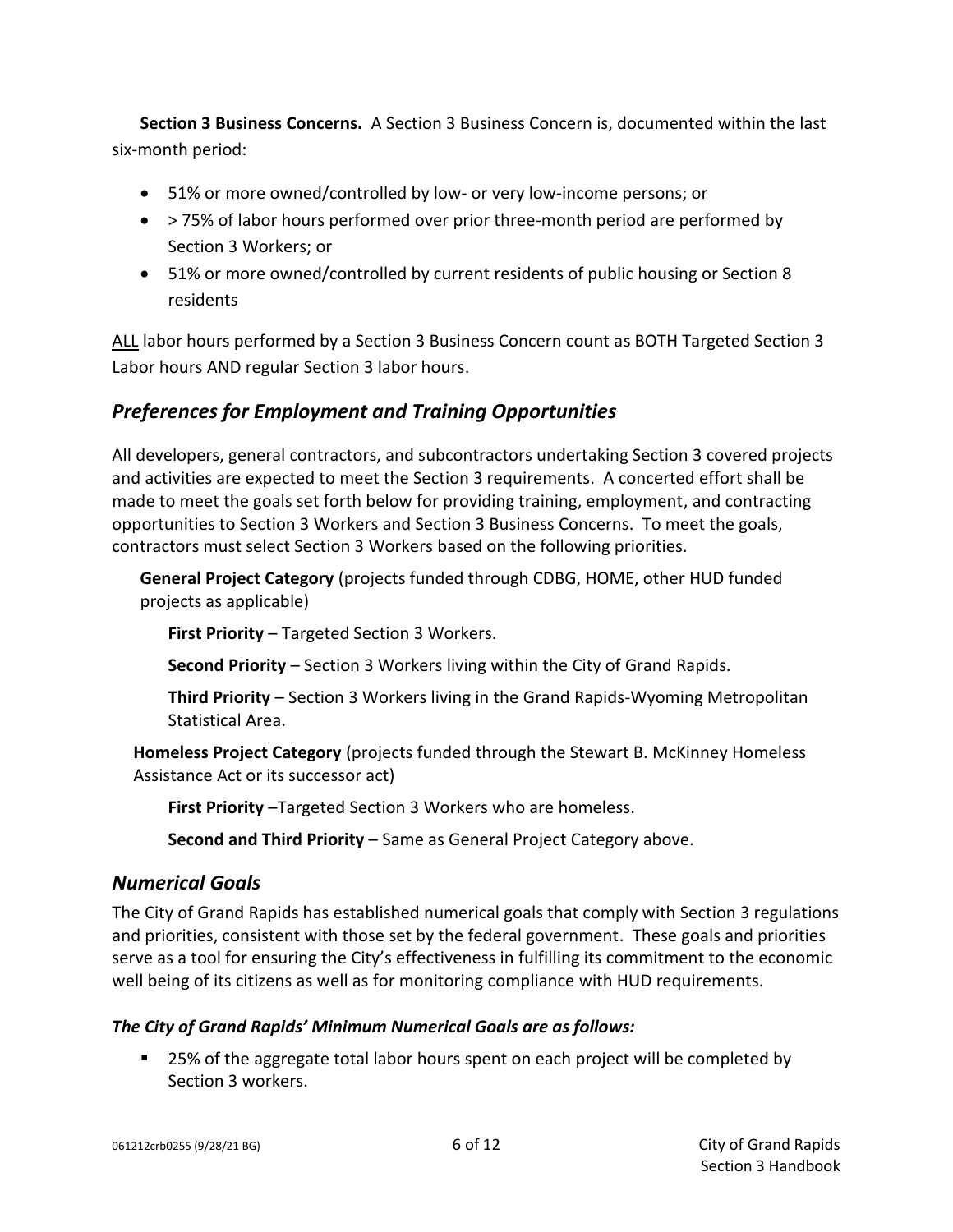- 5% of aggregate total labor hours spent on each project will be completed by Targeted Section 3 Workers.
- 10% of the total dollar amount of all Section 3 covered construction contracts will be awarded to Section 3 Business Concerns.
- 3% of the total dollar amount of all covered non-construction contracts will be awarded to businesses that qualify as a Section 3 Business Concern.

Contractors and Developers are required to utilize Section 3 Workers and Section 3 Business Concerns, *to the greatest extent feasible,* on all construction-related projects receiving funding from HUD. The above numerical goals must be explicitly set forth in all Section 3 Plans.

# <span id="page-6-0"></span>*Formal Section 3 Plan*

Prior to entering into an Agreement with the City, the general contractor or developer shall submit a comprehensive Section 3 Plan that includes Section 3 goals and strategies that will be implemented to meet those goals. The plan shall be signed by the general contractor or developer, as applicable, and submitted to the City of Grand Rapids Community Development Department for review and approval.

All Section 3 Plans submitted to the City of Grand Rapids must include a breakdown of job categories needed for the Section 3 covered project, an estimate of total labor hours needed by job category, an estimate of total labor hours that will be provided by permanent employees who are Section 3 Workers, and an estimate of the labor hours needed from additional Section 3 Workers not yet hired. If no employment opportunities will be available in connection with the Section 3 covered project, this must be reflected in the Section 3 Plan.

*A Section 3 Plan template is available on the Community Development Department's website [\(www.grcd.info\)](http://www.grcd.info/), and will be provided upon request.*

Upon receipt of the Section 3 Plan, Community Development Department staff will review the Plan and either approve or disapprove of the document. Suggested modifications will be included with any disapproval of a Section 3 Plan in order to assist the general contractor or developer. After the Section 3 Plan is approved, it shall be made a part of the construction documents, and be reviewed regularly to assess its implementation and the attainment of the Section 3 goals. As subcontracts in excess of \$200,000 are awarded (\$100,000 for lead), those Subcontractors will be required to submit their own Section 3 Plan for City review and approval.

The Community Development Department shall be provided with copies of bid documents, construction contracts, and any other related documentation upon request.

# <span id="page-6-1"></span>*Components of a Section 3 Plan*

The Section 3 Plan must contain specific information, including but not limited to the following:

a) Statement from the Section 3 contractor or subcontractor certifying it intends to comply with the Section 3 Act and regulations, as well as the City of Grand Rapids Section 3 Handbook;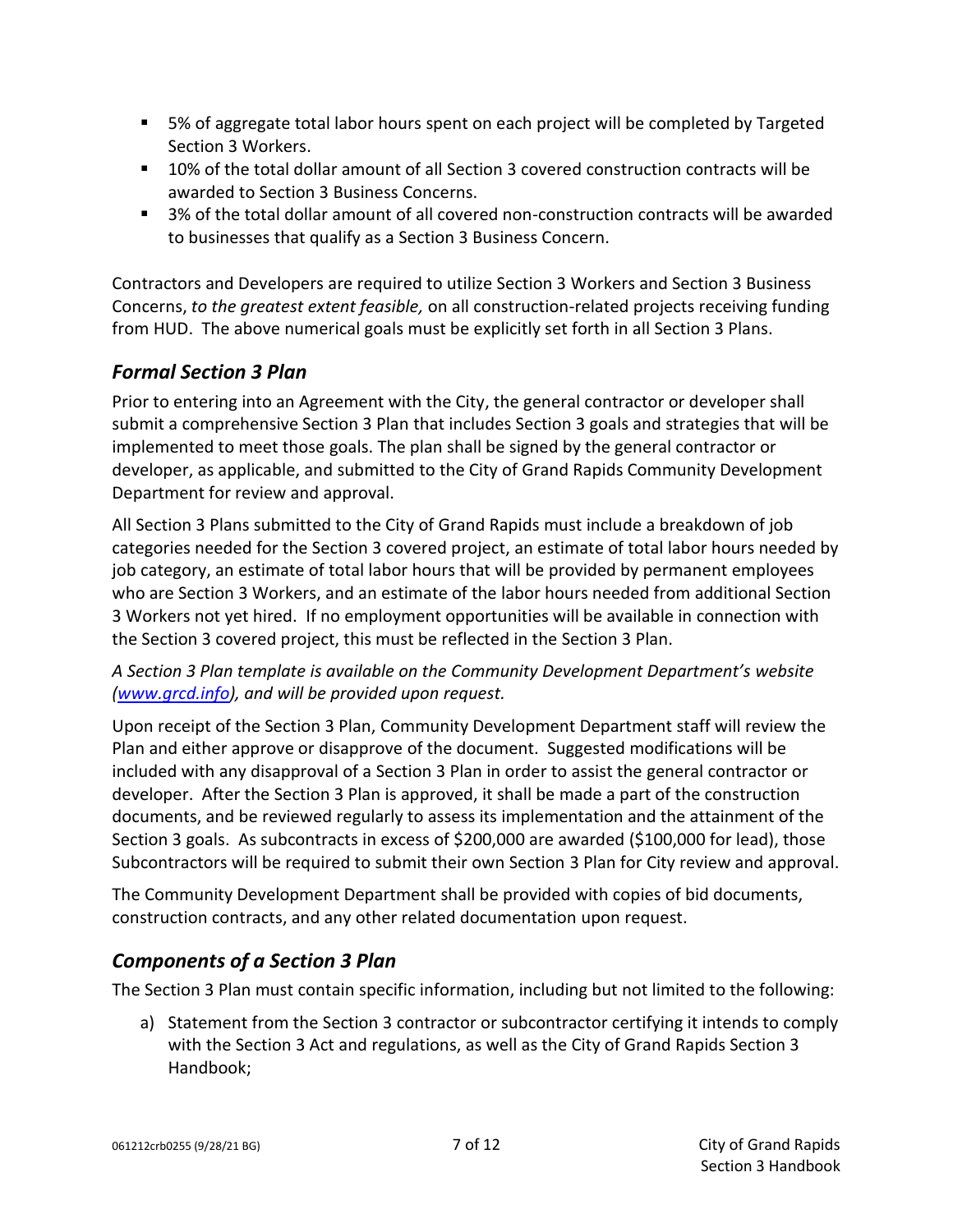- b) Statement from the Section 3 contractor and each subcontractor certifying they are aware of the goals and agree to work together to meet these goals;
- c) Name and contact information of the Section 3 contractor or subcontractor's Section 3 coordinator (either official or designated);
- d) Identification of the Section 3 project area (the neighborhood where the work will be performed).
- e) Section 3 contractor or subcontractor's current workforce and additional workforce necessitated by the Section 3 covered project;
- f) Section 3 employment, training, and contracting opportunity goals;
- g) Specific strategies for notifying Section 3 Workers of Section 3 employment and training goals and specific strategies for notifying Section 3 Business Concerns of Section 3 contracting opportunities;
- h) Commitment to inform all subcontractors of the Section 3 Plan;
- i) Commitment to prepare and submit to the City of Grand Rapids Community Development Department monthly Section 3 reports;
- j) Commitment to include the Section 3 Clause in all construction contracts. The Section 3 Contract Clause (Attachment A) specifies the requirements for contractors hired for Section 3 covered projects. Failure to comply with the general conditions outlined in the clause may lead to sanctions which can include termination of the contract for default and suspension or debarment from future HUD-funded contracts.
- k) Commitment to conduct aggressive outreach and notification campaigns to Section 3 Workers and Section 3 Business Concerns regarding Section 3 goals, including the usage of site signage, flyers, etc.

#### <span id="page-7-0"></span>*Implementation Strategies for Employment, Training, and Contracting*

To comply with the Section 3 Act and the Section 3 Regulations, the Section 3 contractor or subcontractor, as applicable, shall implement an aggressive campaign to encourage participation of Section 3 Workers and Section 3 Business Concerns. Some strategies to implement this campaign include the following:

- a) Publish in a local newspaper a notice of the potential employment and training opportunities for Section 3 Workers, potential contracting opportunities for Section 3 Workers, and potential contracting opportunities for Section 3 Business Concerns. Written notice must be provided in sufficient time to enable business concerns the opportunity to respond to the bid invitation.
- b) Post in a prominent location at the Section 3 covered project site a notice of the potential employment and training opportunities for Section 3 Workers and potential contracting opportunities for Section 3 Business Concerns.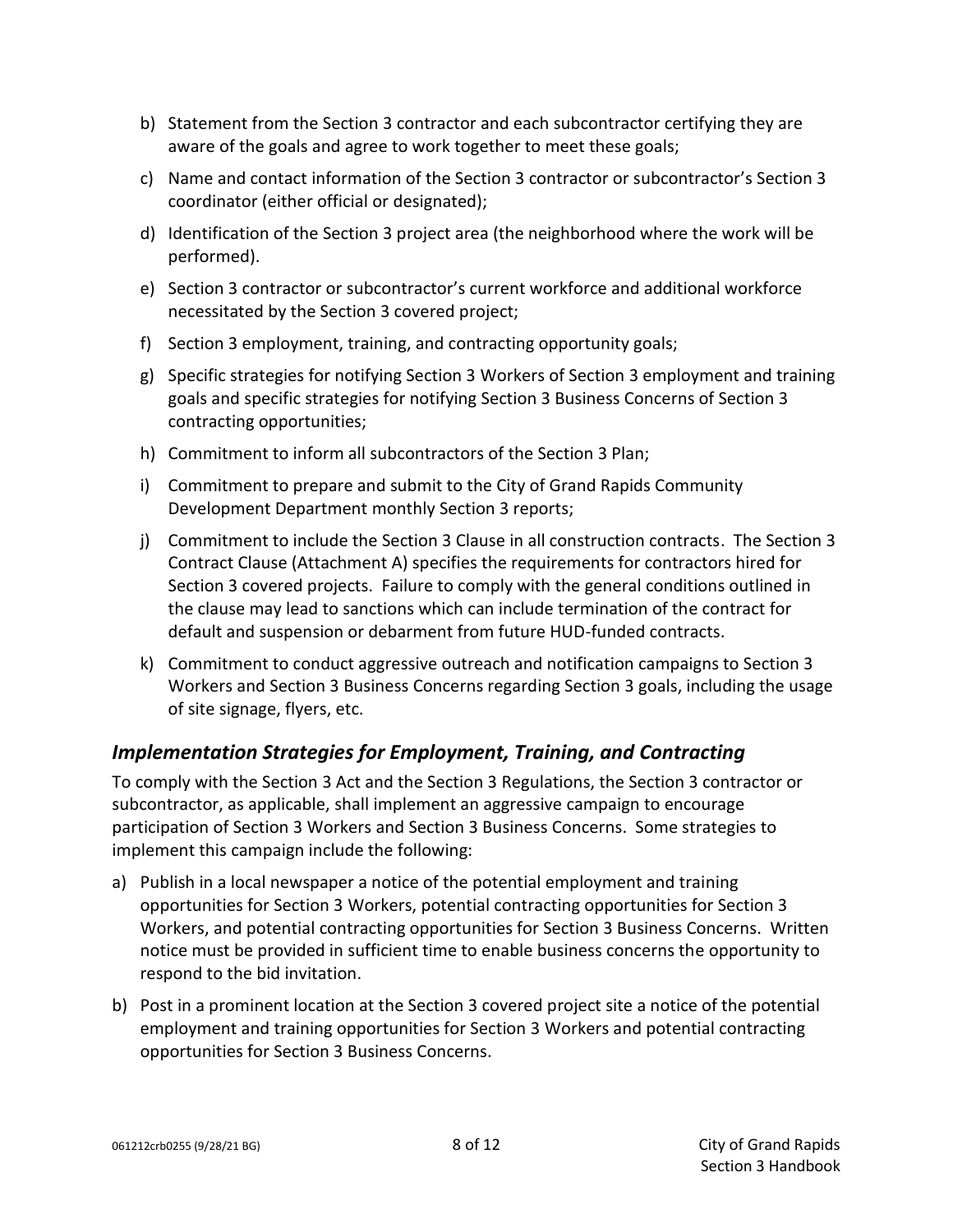- c) Submit letters or flyers to the residents of the Section 3 covered project advising them of the employment, training, and contracting opportunities for the Section 3 covered project (applies to projects where there are existing residents);
- d) Provide the residents of the Section 3 covered project and the surrounding area with information on how to become certified as a Section 3 Worker or a Section 3 Business Concern;
- e) Provide the Grand Rapids Housing Commission with flyers, notices, and other information related to the Section 3 employment, training, and contracting opportunities for the Section 3 covered project;
- f) Provide information to residents of a Section 3 covered project and the surrounding area regarding established job training programs located within the Section 3 covered project area;
- g) Provide minority and women-focused labor and trade organizations with notice of Section 3 contracting opportunities as well as job postings and training opportunities;
- h) Contact the following groups that have been identified as instrumental in assisting Section 3 target groups regarding employment, training, or contracting opportunities.

| <b>Organization Name</b>                         | Phone            | <b>Address</b>             |
|--------------------------------------------------|------------------|----------------------------|
| <b>Bethany Christian Services</b>                | (616) 224-7550   | 901 Eastern Ave. NE        |
| Refugee and Immigrant Employment, Youth Services |                  | Grand Rapids, MI 49503     |
| <b>Goodwill Industries</b>                       | $(616)$ 532-4200 | 3777 Sparks Drive SE       |
| Training, Job Placement, Support Services        |                  | Grand Rapids, MI 49546     |
| <b>Grand Rapids Housing Commission</b>           | (616) 235-2600   | 1420 Fuller Avenue SE      |
| Job Postings for Public Housing Residents        |                  | Grand Rapids, MI 49507     |
| Jubilee Jobs                                     | (616) 774-9944   | 935 Baxter St. SE          |
| Job Postings & Placement                         |                  | Grand Rapids, MI 49506     |
| <b>Michigan Works!</b>                           | (616) 336-4460   | 215 Straight Ave NW        |
| Job Placement, Training                          | (616) 336-4040   | 121 Franklin SE, Suite 120 |
| <b>Urban League</b>                              | (616) 245-2207   | 745 Eastern Ave. SE        |
| Job Placement, Training                          |                  | Grand Rapids, MI 49503     |

#### <span id="page-8-0"></span>*Section 3 Certifications*

**Section 3 Worker.** Any person seeking Section 3 preference in hiring and training shall complete the Community Development Department's Section 3 Worker Certification. The individual seeking Section 3 preference shall provide adequate documentation regarding permanent residence and income.

**Section 3 Business Concern.** Any business seeking Section 3 preference shall complete the Community Development Department's Certification for Business Concerns Seeking Section 3 Preference in Contracting. This is a self-certification, and Section 3 business concerns ultimately bear the responsibility of maintaining their Section 3 status and complying with all related HUD regulations.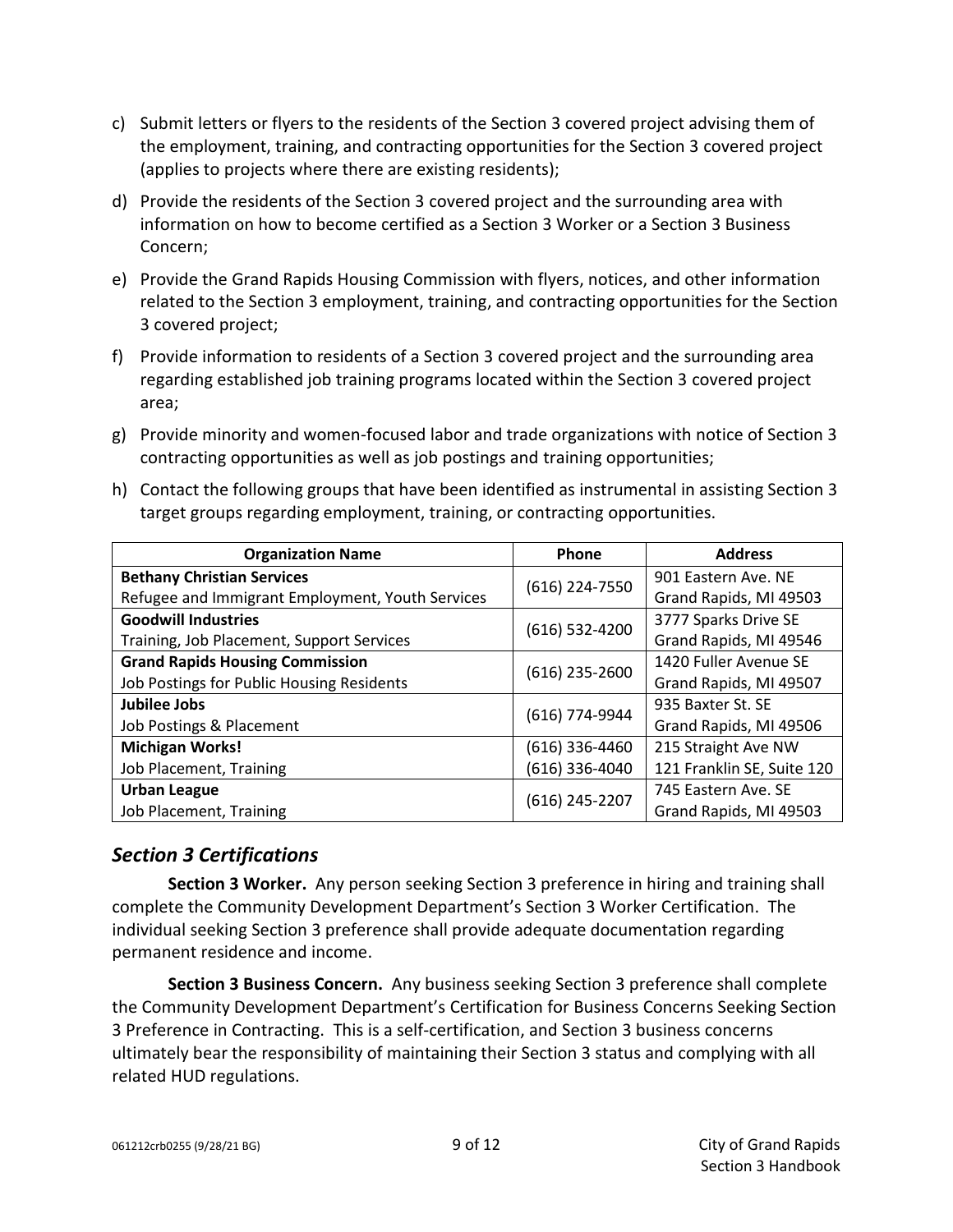Certifications for Section 3 preference for business concerns must be submitted to the Community Development Department prior to the submission of bids for review. Business concerns shall provide any additional documentation upon request.

#### <span id="page-9-0"></span>*Section 3 Compliance and Monitoring*

The City of Grand Rapids Community Development Department is available to provide technical support to developers, general contractors, and subcontractors participating in the development of Section 3 covered projects. The Community Development Department will also maintain a limited database of Certified Section 3 Business Concerns and outreach agencies located in the City of Grand Rapids.

Developers, general contractors, and subcontractors are required to retain copies of all outreach attempts, copies of all responses to notices published in the paper and posted publicly, copies of all responses to bid invitations, and any other relevant information. This information shall be provided to the Community Development Department upon request.

The City of Grand Rapids Community Development Department may conduct on-site reviews of the Section 3 covered project to determine whether the developer, general contractor or subcontractor is complying with its approved Section 3 Plan.

In the event the City of Grand Rapids Community Development Department determines that the developer, general contractor, or subcontractor is not meeting its contracting opportunity goals as set out in the approved Section 3 Plan, the respective party will be provided with a written notice of non-compliance. The notice will require the respective party to meet with Community Development staff to determine if best efforts were used to meet Section 3 requirements and if further outreach attempts are necessary to meet Section 3 goals.

# <span id="page-9-1"></span>*Definitions*

- **E** Low-Income Income that does not exceed 80% of the Area Median Income (AMI) as determined by HUD.
- Very low-income Income that is at or below 50% of AMI.
- Metropolitan Area—The Grand Rapids-Wyoming Metropolitan Statistical Area, consisting of Kent, Allegan, Barry, and Newaygo counties.
- Section 3 Business Concern-Any business entity formed in accordance with State law, and which is licensed under State, County, or municipal law to engage in Section 3 covered activities; AND was documented within the last six-month period as:
	- o 51% or more owned/controlled by low- or very low-income persons; or
	- $\circ$  > 75% of labor hours performed over prior three-month period are performed by Section 3 Workers; or
	- $\circ$  51% or more owned/controlled by current residents of public housing or Section 8 residents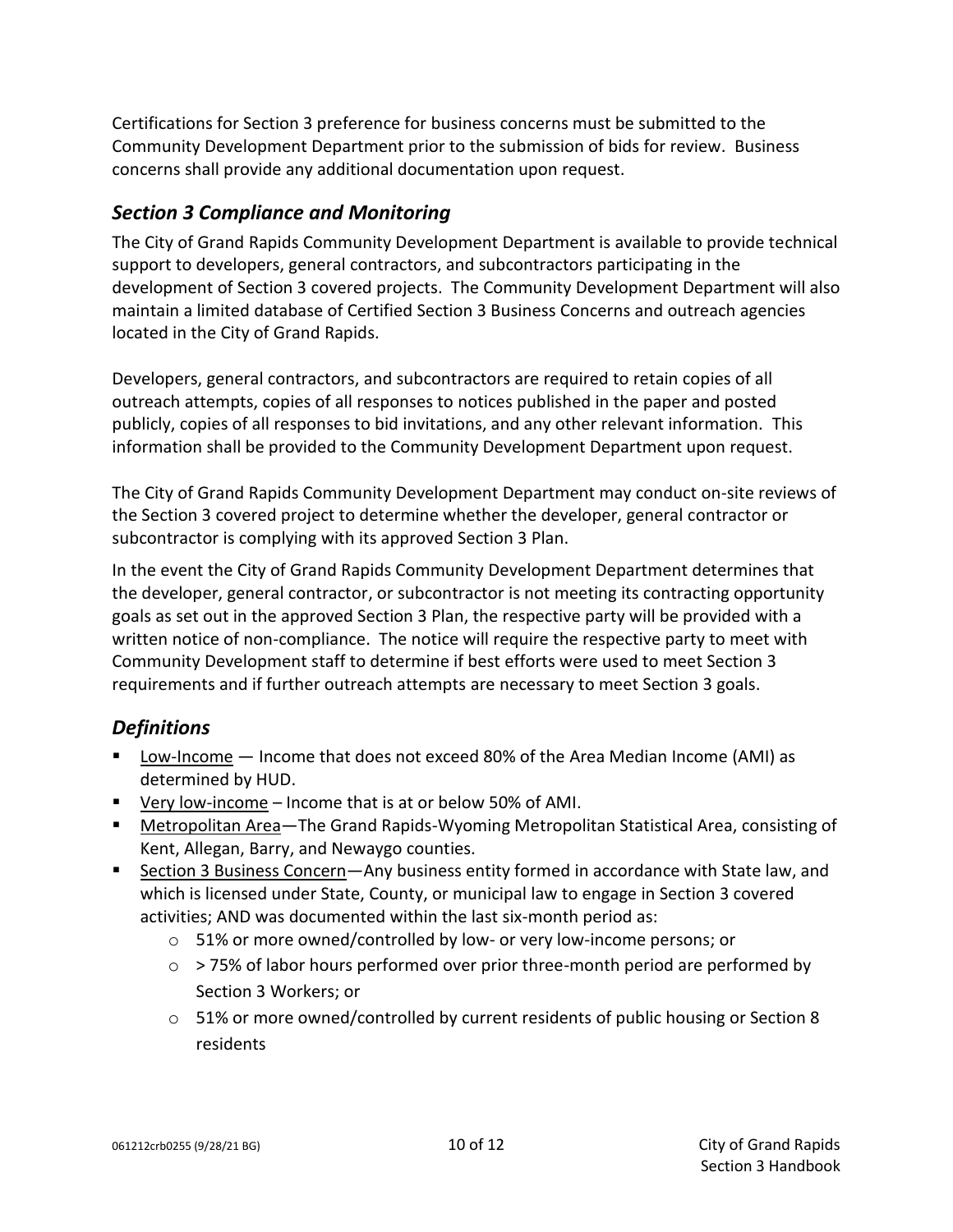- **EXECT** Section 3 Contractor Any entity that contracts to perform work generated by the expenditure of Section 3 covered assistance or for work in connection with a Section 3 covered project.
- Section 3 Recipient An entity that receives Section 3 covered financial assistance directly from HUD or an entity that receives more than \$200,000 in federal housing and community development funding from the City for a construction related project or activity (or more than \$100,000 in lead funding).
- Section 3 Worker For the purposes of this Plan, a Section 3 Worker is, or when hired in the past five years was:
	- o A low- or very low-income individual; or
	- o A YouthBuild participant; or
	- o Someone employed by a Section 3 Business Concern
- Targeted Section 3 Worker A Targeted Section 3 Worker is:
	- o Someone employed by a Section 3 Business Concern; or
	- $\circ$  Who currently fits one of the following definitions, as documented in the previous five years:
		- Living within the service area of the neighborhood of the project (i.e. within one mile of the project); or
		- A YouthBuild participant

ALL Targeted Section 3 Workers are also regular Section 3 Workers, but not all Section 3 Workers are Targeted Section 3 Workers.

<span id="page-10-0"></span>■ Section 3 Subcontractor—Any entity (other than a person who is an employee of the contractor) which has a contract with a contractor to undertake a portion of the contractor's obligation for the performance of work generated by the expenditure of Section 3 covered assistance or arising in connection with a Section 3 covered project.